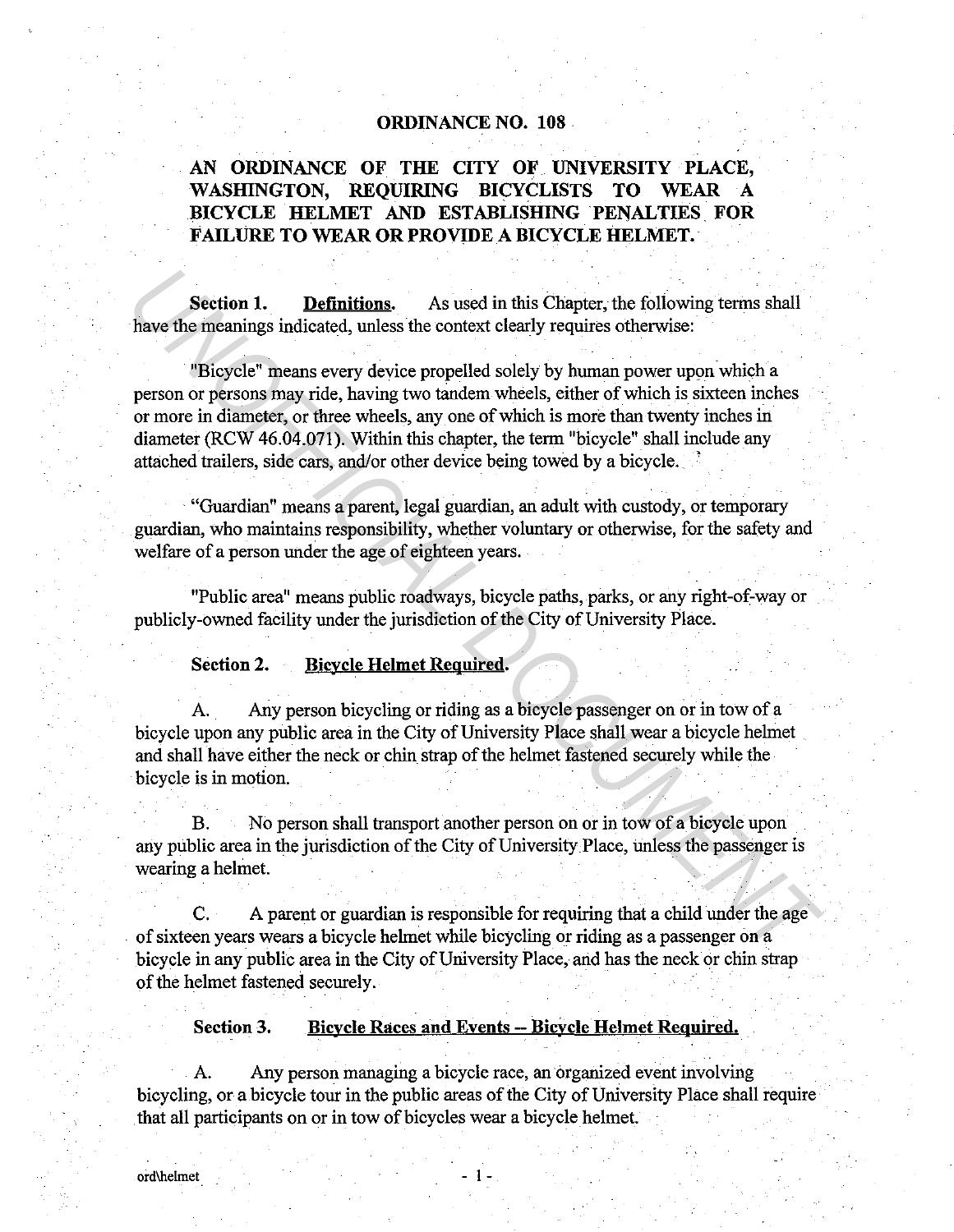B. · The person managing any such event shall include the bicycle helmet requirement in any promotional brochures and on registration materials.

#### **Section 4 . Bicycle Leasing or Loan -- Bicycle Helmet Required**

. A. Any person engaging in the business of renting or loaning (e.g. "a test drive") any bicycle for use in any public place in the City of University Place shall supply the persons leasing or using bicycles with bicycle helmets, along with the bicycles, unless the bicycle riders and passengers possess bicycle helmets of their own for use with the bicycle. drive<sup>n</sup>) any bicycle for use in any public place in the City of University Place shall supply<br>the persons leasing or using bicycles with bicycle helmets, along with the bicycles, unless<br>the persons leasing or using bicycl

B. The rental papers (contract, agreement, or receipt) must advise the person renting the bicycle of the bicycle helmet requirements of this Ordinance.

## Section 5. **Penalties -- Traffic Infraction.**

Effective January 1, 1997, any person violating any of the provisions of this Ordinance shall have committed a traffic infraction and shall be liable for monetary penalties as set forth in RCW 46.63, not to exceed \$25.00.

B. The Court may waive, reduce, or suspend the penalty and clear the notice of violation as a warning for an individual who has not received a notice of violation of this Ordinance Within one year, and provides proof that he or she has acquired a bicycle helmet at the time of appearance in Court.

C. Each child under sixteen not meeting the requirements of Section 2 of this Ordinance shall represent a separate violation.

D. Each rental and each event under Section 4 of this Ordinance shall be a separate violation.

**Section 6.** Severability. If any provision of this Ordinance or its application to any person or circumstance is held invalid, the remainder of the Ordinance or the application of the provision to other persons or circumstances by a court of competent jurisdiction shall not be affected.

**Section 7.** Publication and Effective Date. A summary of this Ordinance. consisting of its title shall be published in the official newspaper of the City, This ordinance shall be effective five days after its publication.

## **PASSED BY THE CITY COUNCIL ON JULY 1, 1996.**